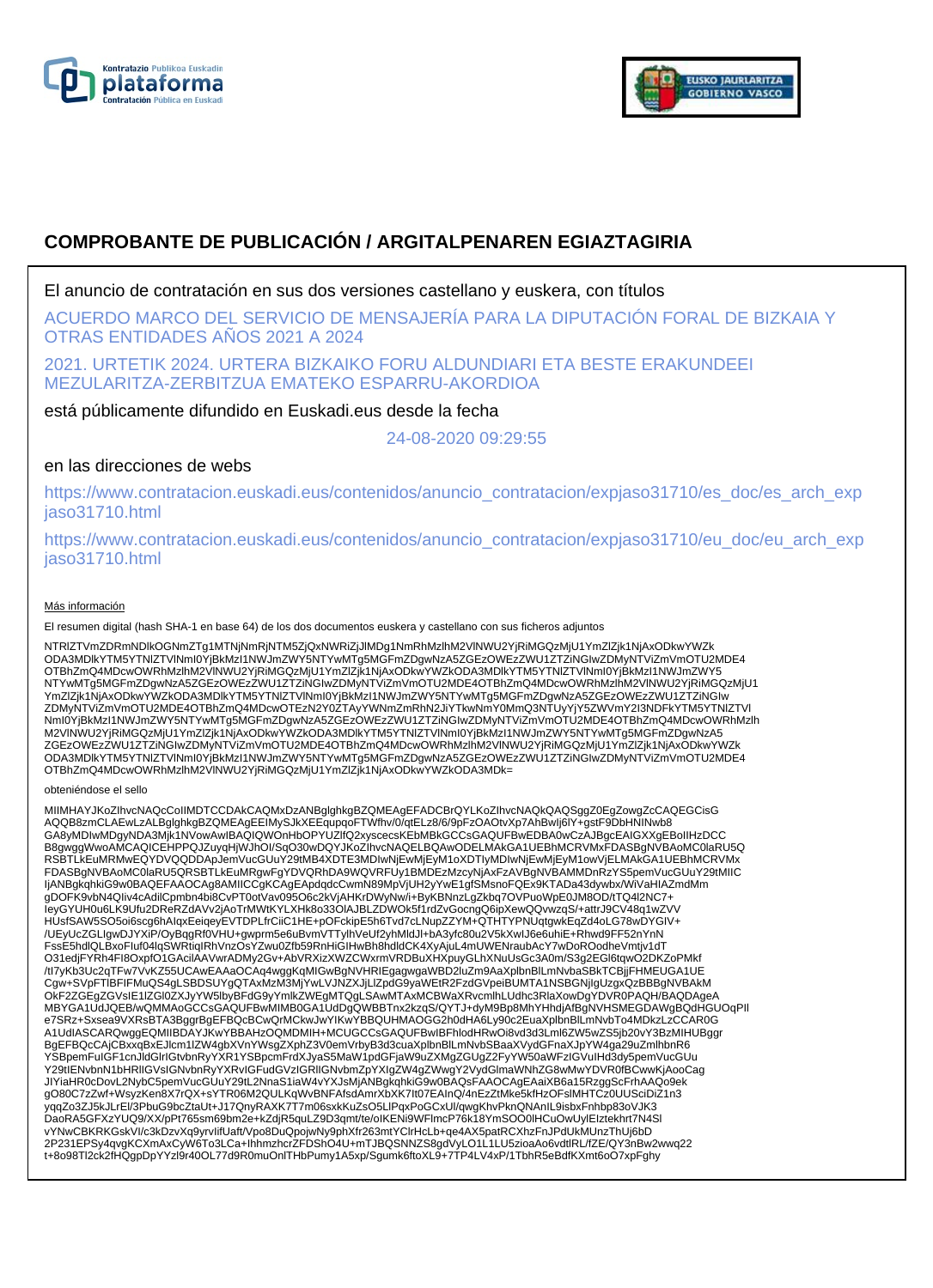



zzGBO38uC4SWXRQhrfUAgoZ+alLen9phd3YimwA/CDoaUUCiOhiaQsqukUYxggNxMIIDbQIBATBMMDgxCzAJBgNVBAYTAkVTMRQw EqYDVQQKDAtJWkVOUEUqUy5BLjETMBEGA1UEAwwKSXplbnBlLmNvbQlQc89Alm7KoeNYmE4j9Ko7fTANBqlqhkqBZQMEAqEFAKCB 9ZAaBgkqhkiG9w0BCQMxDQYLKoZlhvcNAQkQAQQwHAYJKoZlhvcNAQkFMQ8XDTIwMDgyNDA3Mjk1NVowLwYJKoZlhvcNAQkEMSIE IEtnAWAa+8oKwnJ8WlzP50xsvok87876jTtGMsOAwvNtMIGJBgsqhkiG9w0BCRACLzF6MHgwdjB0BCDNdwo7pQBbrD9u8p5/pMe+ oe9BvllSU1baDdGPBFySGTBQMDykOjA4MQswCQYDVQQGEwJFUzEUMBIGA1UECgwLSVpFTIBFIFMuQS4xEzARBgNVBAMMCkl6ZW5w ZS5jb20CEHPPQJZuyqHjWJhOI/SqO30wDQYJKoZIhvcNAQEBBQAEggIAgiKE37riq58WZecqV5B8Mom0EWbF3wgagAZ+U2gkTznf 6dBd64KQ+CvJ/hRtGVVroqccGLaZ11vCodDvCPP+eQ2CL3SPs+GL/Cr/CAxfY3fblvYiKWH8KggjMt3iQnyl1e3WMH9kjQrdldLR wLXdfV0DiLkOCtyBJi5/Hh7cFHuODsFYPknnbXNQKB4NIUn1xb6ZoFIrJGmzHwM6l2dkE6L0d//VPhu35d//1oJWidT+Ht1Z7eXs VERTICAL CONSUMERTY OF THE CONTRACT TO A CONTRACT THE CONTRACT TO A CONTRACT THE CONTRACT OF THE CONTRACT OF SUCKLED AND THE CONTRACT OF SUCKLED AND THE CONTRACT OF SUCKLED AND SERIES OF THE CONTRACT OF SUCKLED AND SERIES nieiLG5fMmhUCY10cpWJPOMmdHy6CYzYONJqlAFQRPnFdoZWTNZlovnV3eeKPEjewQ3xEmETENHUw8jsbQDoUgXSuit05QHtTZ92 VOnttGvrs5e3FiSJY1muql5PVTBK4ZAZFLIG5I+jcZYR7xeqQmA76uif3fzUeMa2vY8nAsxL4XoB9Shelo0F6XltjoJ9tStskL1q mS0fnbOZld9TtjVaAfoWbmrYnFoGQWXe0qfHDsc=

### Kontratuaren iragarkia, gaztelaniaz eta eskaraz, izenburuekin

ACUERDO MARCO DEL SERVICIO DE MENSAJERÍA PARA LA DIPUTACIÓN FORAL DE BIZKAIA Y **OTRAS ENTIDADES ANOS 2021 A 2024** 

2021. URTETIK 2024. URTERA BIZKAIKO FORU ALDUNDIARI ETA BESTE ERAKUNDEEI MEZULARITZA-ZERBITZUA EMATEKO ESPARRU-AKORDIOA

Euskadi.eus webgunean argitaratzen da data honetatik

2020-08-24 09:29:55

### web hauen helbideetan

https://www.contratacion.euskadi.eus/contenidos/anuncio\_contratacion/expjaso31710/es\_doc/es\_arch\_exp jaso31710.html

https://www.contratacion.euskadi.eus/contenidos/anuncio contratacion/expjaso31710/eu doc/eu arch exp jaso31710.html

#### Informazio gehiago

Bi dokumentuen (euskara eta gaztelania) laburpen digitala (hash SHA-1, 64 oinarriarekin), erantsitako fitxategiekin

NTRIZTVmZDRmNDlkOGNmZTg1MTNjNmRjNTM5ZjQxNWRiZjJlMDg1NmRhMzlhM2VlNWU2YjRiMGQzMjU1YmZlZjk1NjAxODkwYWZk ODA3MDIkYTM5YTNIZTVINmI0YjBkMzI1NWJmZWY5NTYwMTg5MGFmZDgwNzA5ZGEzOWEzZWU1ZTZiNGIwZDMyNTViZmVmOTU2MDE4 OTBhZmQ4MDcwOWRhMzlhM2VINWU2YjRiMGQzMjU1YmZlZjK1NjAxODkwYWZkODA3MDlkYTM5YTNIZTVlNml0YjBkMzl1NWJmZWY5 NTYwMTg5MGFmZDgwNzA5ZGEzOWEzZWU1ZTZiNGIwZDMyNTViZmVmOTU2MDE4OTBhZmQ4MDcwOWRhMzIhM2VINWU2YjRiMGQzMjU1 YmZlZjk1NjAxODkwYWZkODA3MDlkYTM5YTNIZTVINmI0YjBkMzI1NWJmZWY5NTYwMTg5MGFmZDgwNzA5ZGEzOWEzZWU1ZTZiNGIw ZDMyNTViZmVmOTU2MDE4OTBhZmQ4MDcwOTEzN2Y0ZTAyYWNmZmRhN2JiYTkwNmY0MmQ3NTUyYjY5ZWVmY2I3NDFkYTM5YTNIZTVI 2006/07/2016/2020/2020 Nml0YjBkMz11NWJmZWY5NTYwMTg5MGFmZDgwNzA5ZGEzOWEzZWU1ZTZiNGIwZDMyNTViZmVmOTU2MDE4OTBhZmQ4MDcwOWRhMzlh<br>M2VINWU2YjRiMGQzMjU1YmZlZjk1NjAxODkwYWZkODA3MDlkYTM5YTNlZTVlNml0YjBkMzI1NWJmZWY5NTYwMTg5MGFmZDgwNz ZGEzOWEzZWU1ZTZIŃGIwZDMyNTVIZmVmOTU2MDE4OTBhZmQ4MDcwOWRhMzIhM2VINWU2YjRiMGQzMjU1YmZlZjk1NjAxODkwYWZk ODA3MDlkYTM5YTNIZTVINmI0YjBkMzI1NWJmZWY5NTYwMTg5MGFmZDgwNzA5ZGEzOWEzZWU1ZTZiNGIwZDMyNTViZmVmOTU2MDE4 OTBhZmQ4MDcwOWRhMzlhM2VINWU2YjRiMGQzMjU1YmZlZjK1NjAxODkwYWZkODA3MDk=

denboran digitalki zigilatu zuena

#### zigilua lortzen

MIIMHAYJKoZIhvcNAQcCoIIMDTCCDAkCAQMxDzANBglghkgBZQMEAgEFADCBrQYLKoZIhvcNAQkQAQSggZ0EgZowgZcCAQEGCisG AQQB8zmCLAEwLzALBglghkgBZQMEAgEEIMySJkXEEqupqoFTWfhv/0/qtELz8/6/9pFzOAOtvXp7AhBwlj6lY+gstF9DbHNINwb8 GA8yMDIwMDgyNDA3Mjk1NVowAwIBAQIQWOnHbOPYUZIfQ2xyscecsKEbMBkGCCsGAQUFBwEDBA0wCzAJBgcEAIGXXgEBoIIHzDCC B8qwqqWwoAMCAQICEHPPQJZuyqHjWJhOI/SqO30wDQYJKoZIhvcNAQELBQAwODELMAkGA1UEBhMCRVMxFDASBqNVBAoMC0laRU5Q RSBTLKEuMRMwEQYDVQQDDApJemVucGUuY29tMB4XDTE3MDlwNjEwMjEyM1oXDTIyMDlwNjEwMjEyM1owVjELMAkGA1UEBhMCRVMx FDASBgNVBAoMC0laRU5QRSBTLkEuMRgwFgYDVQRhDA9WQVRFUy1BMDEzMzcyNjAxFzAVBgNVBAMMDnRzYS5pemVucGUuY29tMIIC IjANBgkqhkiG9w0BAQEFAAOCAg8AMIICCgKCAgEApdqdcCwmN89MpVjUH2yYwE1gfSMsnoFQEx9KTADa43dywbx/WiVaHIAZmdMm gDOFK9vbN4Qliv4cAdilCpmbn4bi8CvPT0otVav095O6c2kVjAHKrDWyNw/i+ByKBNnzLgZkbq7OVPuoWpE0JM8OD/tTQ4l2NC7+ leyGYUH0u6LK9Ufu2DReRZdAVv2jAoTrMWtKYLXHk8o33OIAJBLZDWOk5f1rdZvGocngQ6ipXewQQvwzqS/+attrJ9CV48q1wZVV HUsfSAW5SO5oi6scg6hAlqxEeiqeyEVTDPLfrCiiC1HE+pOFckipE5h6Tvd7cLNupZZYM+QTHTYPNUqtgwkEqZd4oLG78wDYGIV+